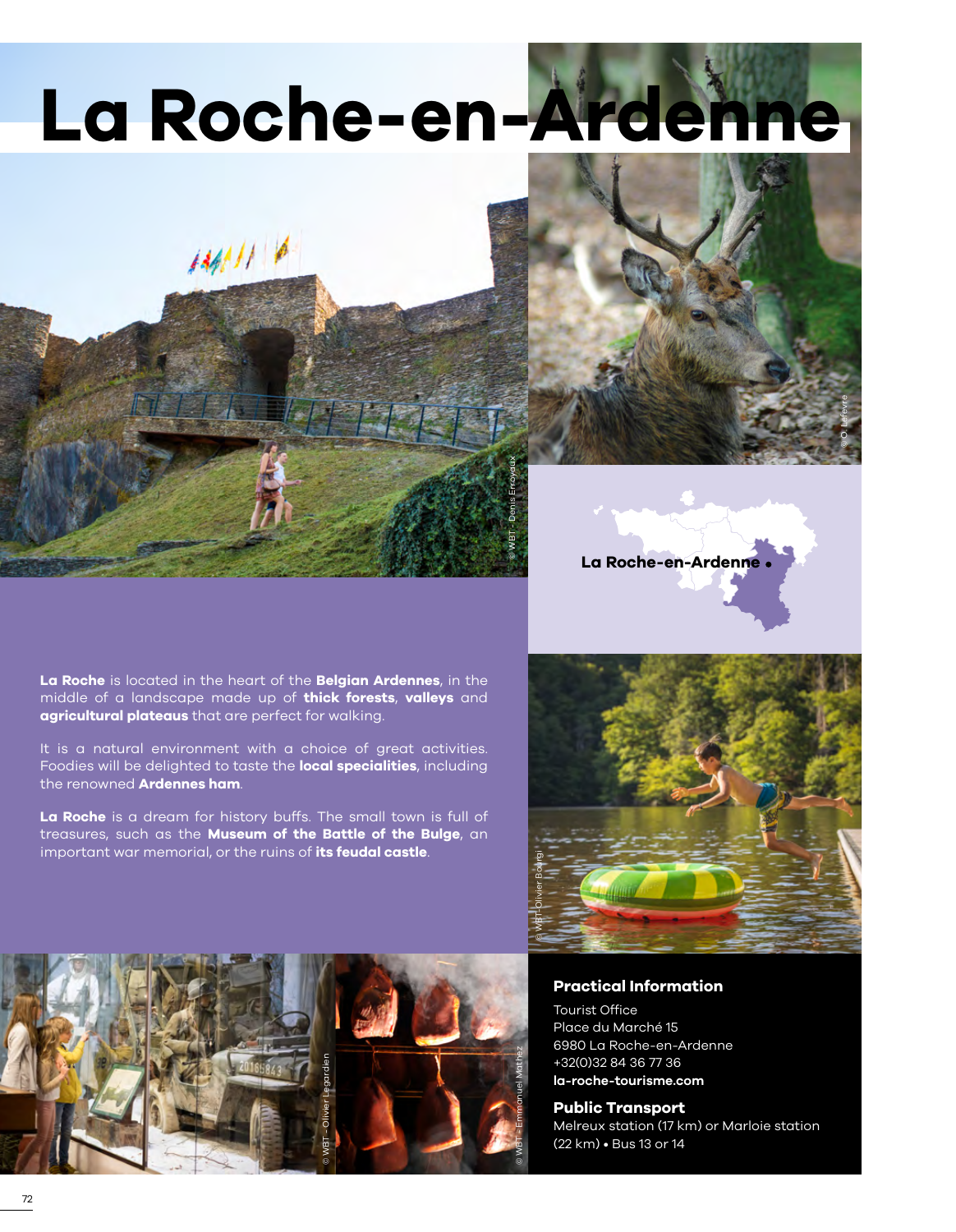## **Where to Stay**

#### **L'Ô de la Roche (villa)**

This quiet villa, 500m from the centre, is a stone's throw from the Semois river and will suit those looking for a place to relax. Free parking is located near the accommodation.

Rue de Harzé 11 • 6980 La Roche-en-Ardenne **[lodelaroche.be](www.lodelaroche.be)**

#### **Hotel le Midi**

Hotel Le Midi, Logis de Belgique, is a small family hotel located in the centre of La Roche. It has 8 rooms as well as a gourmet restaurant where delicious local dishes are a bonus.

Rue de Beausaint 6 • 6980 La Roche-en-Ardenne **[hotellemidi.be](www.hotellemidi.be)**

#### **Les Cabanes de Rensiwez (wooden cabins)**

Want to bring out your child's inner adventurer? The Rensiwez cabins offer you something a little different right in the heart of nature, by the water or on the hill in comfortable wooden cabins spaced in their own little areas with devastating charm.

Moulin de Rensiwez 1 • 6663 Houffalize **[lescabanesderensiwez.be](www.lescabanesderensiwez.be)**

#### **Hotel Floréal**

Located 800 m from the centre in a green setting, the 4\* hotel has 76 rooms including 10 family rooms. Access to the 4-hectare park along the Ourthe River gives you the choice of several activities such as: pétanque grounds, mini-golf, tennis, outdoor swimming pool, relaxation area, outdoor fitness and playground.

Avenue de Villez 6 • 6980 La Roche-en-Ardenne **[florealgroup.be](https://www.florealgroup.be/page/la-roche.html)**

#### **Chanteloup (country house)**

In an authentic country house located in the charming village of Halleux, 8km from La Roche, the owners welcome you in four 3'Epis' guest rooms with the possibility of table d'hôte using delicious regional recipes and local products.

Halleux 41 • 6986 Halleux (La Roche-en-Ardenne) **[chanteloup.be](www.chanteloup.be)**

#### **Lohan Campsite**

This family campsite has an ideal location in the valley and on the edge of the Ourthe River and only 3 km from La Roche centre. Various activities are held there throughout your stay, namely: kayaking, fishing, superb marked hikes.

Quartier de Lohan 1 • 6980 La Roche-en-Ardenne **[campinglohan.be](www.campinglohan.be)**

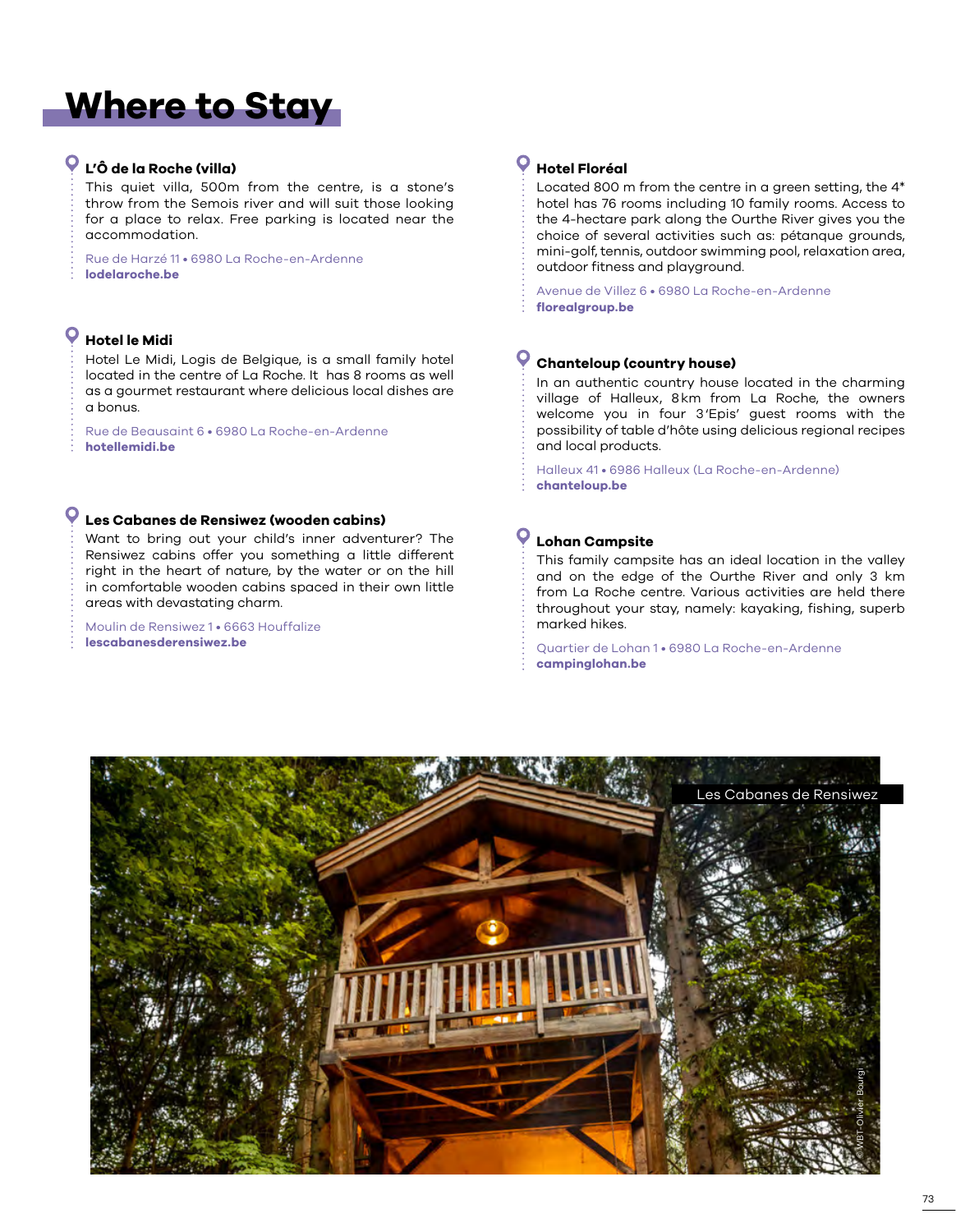

#### **<sup>1</sup> Château de La Roche (Castle)**

Discover this ruined fortress dating from the Middle Ages. Camped on the rocky outcrop of the Deister, this building, with its dungeons and loopholes, immerses you in a highly charged medieval atmosphere. The feudal castle hosts a large number of activities and events to the delight of the townspeople and visitors: falconry show, the spooky Bertha ghost show, a medieval reinactement weekend...

Rue du Vieux Château 4 • 6980 La Roche-en-Ardenne **[chateaudelaroche.be](http://www.chateaudelaroche.be/)**

#### **<sup>2</sup> Parc à Gibier (Animal Park)**

Admire the animals of the Ardennes forest with your family. Unexpected encounters will arouse the curiosity of young and old alike. Throughout a 1.2 km forest course, it's a precious experience to see the animals live in an environment close to their natural way of living.

Chemin du Parc à Gibier 1 • 6980 La Roche-en-Ardenne **[parc-gibier-laroche.be](http://www.parc-gibier-laroche.be/)**

#### **<sup>3</sup> Musée de la Bataille des Ardennes (war museum)**

This museum will impress you with its rich WWII collection. The town of La Roche-en-Ardenne paid a heavy price in the Battle of the Bulge during the winter of 1944-45. This museum pays tribute to the men, especially the British soldiers, who fought for its liberty. Three floors of equipment, weapons, clothing and war memorabilia are on display.

Rue Chamont 5 • 6980 La Roche-en-Ardenne **[batarden.be](http://www.batarden.be/)**

#### **<sup>4</sup> Sentier d'interprétation des Hauts marais de Bellemeuse (environmental trail)**

The Samrée interpretation trail is a 4.7 km route that takes you through the natural specificities of the Tailles plateau: peat bogs, the upper valley of Bellemeuse… A viewing tower and caillebottis offer a unique view. Interactive panels teach you more about the links between these landscapes and past and present human activity.

Rue de l'Ecole 17 • 6666 Wibrin (Houffalize) **[coeurdelardenne.be](https://www.coeurdelardenne.be/diffusio/fr/bouger/terre/samree/sentier-d-interpretation-des-hauts-marais-de-bellemeuse_TFO11688.php)**